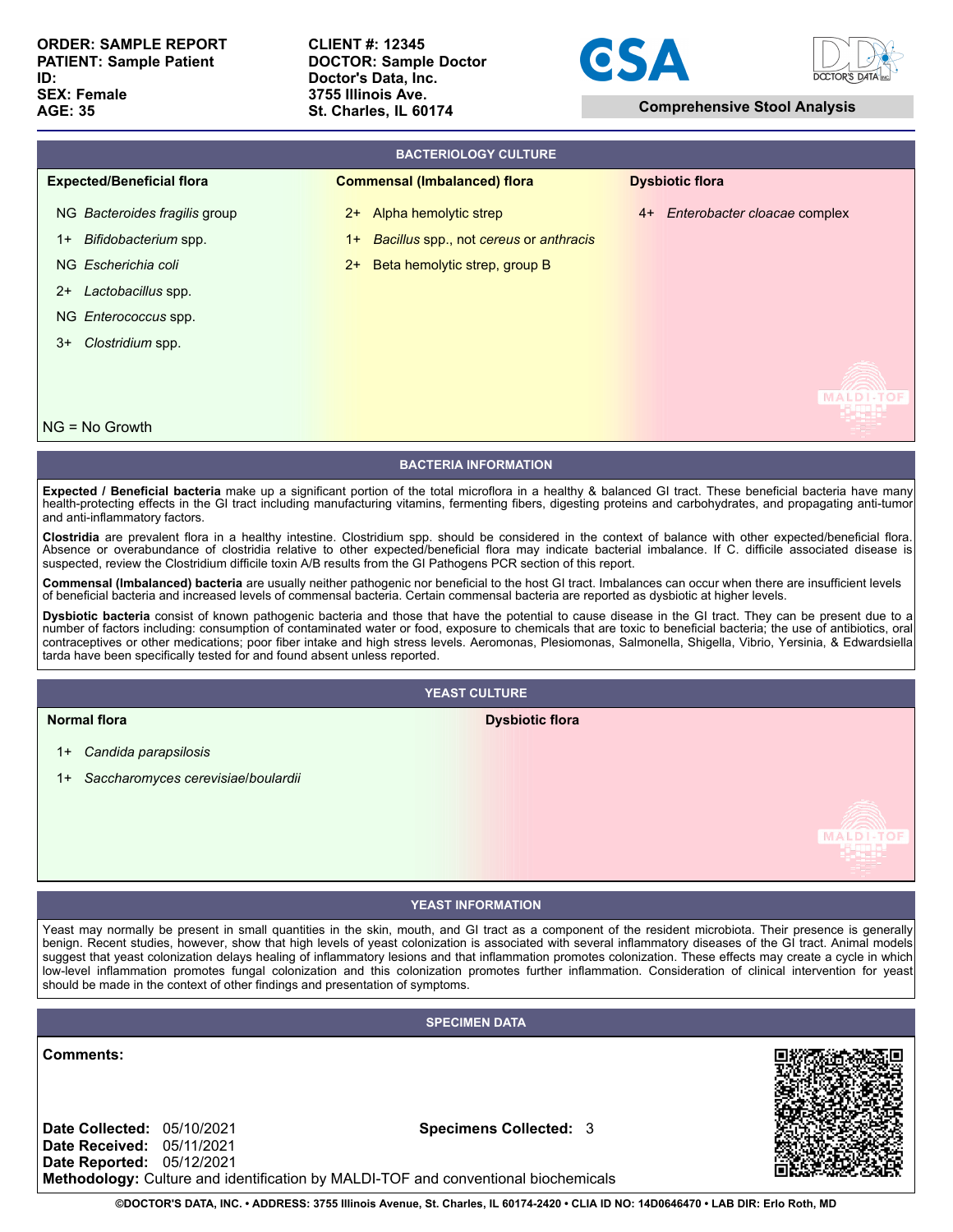**CLIENT #: 12345 DOCTOR: Sample Doctor Doctor's Data, Inc. 3755 Illinois Ave. St. Charles, IL 60174 GI Pathogens; Multiplex PCR**





| <b>Viruses</b>                                                | <b>Result</b>   | <b>Reference Interval</b> |
|---------------------------------------------------------------|-----------------|---------------------------|
| Adenovirus F40/41                                             | Negative        | Negative                  |
| Norovirus GI/GII                                              | Negative        | Negative                  |
| Rotavirus A                                                   | Negative        | Negative                  |
| <b>Pathogenic Bacteria</b>                                    | <b>Result</b>   | <b>Reference Interval</b> |
| Campylobacter (C. jejuni, C. coli and C. lari)                | Positive        | Negative                  |
| Clostridioides difficile (Toxin A/B)                          | Negative        | Negative                  |
| Escherichia coli 0157                                         | Negative        | Negative                  |
| Enterotoxigenic Escherichia coli (ETEC) It/st                 | Negative        | Negative                  |
| Salmonella spp.                                               | Negative        | Negative                  |
| Shiga-like toxin-producing Escherichia coli (STEC) stx1/stx2  | Negative        | Negative                  |
| Shigella (S. boydii, S. sonnei, S. flexneri & S. dysenteriae) | Negative        | Negative                  |
| Vibrio cholerae                                               | <b>Negative</b> | Negative                  |

**SPECIMEN DATA**

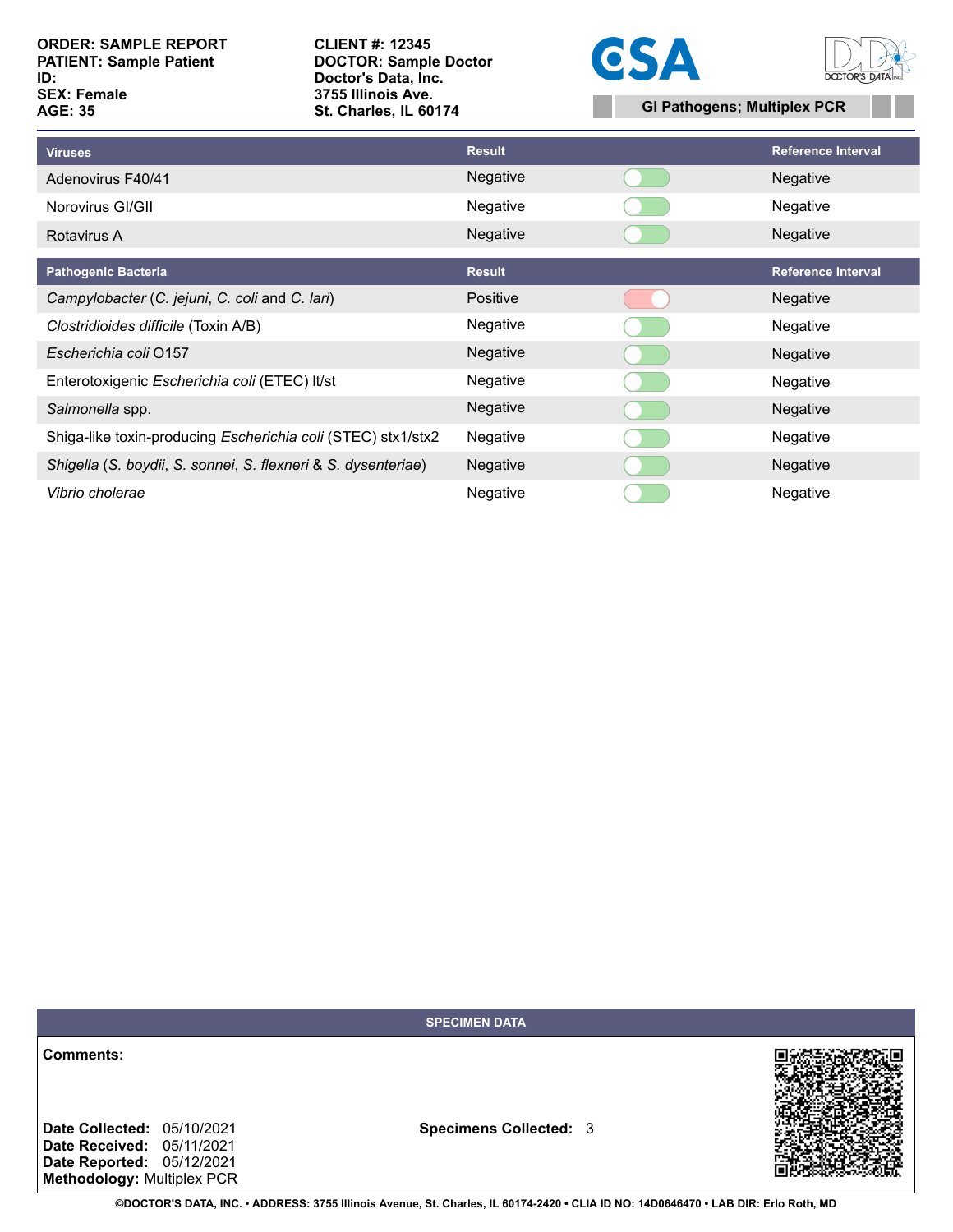| <b>ORDER: SAMPLE REPORT</b><br><b>PATIENT: Sample Patient</b><br>ID:<br><b>SEX: Female</b><br><b>AGE: 35</b> | <b>CLIENT #: 12345</b><br><b>DOCTOR: Sample Doctor</b><br>Doctor's Data, Inc.<br>3755 Illinois Ave.<br>St. Charles, IL 60174 |               | CSA | <b>DOCTOR'S DATA</b><br><b>Stool Chemistries</b> |
|--------------------------------------------------------------------------------------------------------------|------------------------------------------------------------------------------------------------------------------------------|---------------|-----|--------------------------------------------------|
| Digestion / Absorption                                                                                       | <b>Result</b>                                                                                                                | <b>Unit</b>   |     | <b>Reference Interval</b>                        |
| Elastase                                                                                                     | 300                                                                                                                          | $\mu$ g/mL    |     | > 200                                            |
| <b>Fat Stain</b>                                                                                             | Not Detected                                                                                                                 |               |     | None-Few                                         |
| Carbohydrates <sup>†</sup>                                                                                   | Negative                                                                                                                     |               |     | Negative                                         |
| <b>Inflammation</b>                                                                                          | <b>Result</b>                                                                                                                | <b>Unit</b>   |     | <b>Reference Interval</b>                        |
| Lactoferrin                                                                                                  | 5.0                                                                                                                          | µg/mL         |     | < 7.3                                            |
| Calprotectin                                                                                                 | 16                                                                                                                           | $\mu$ g/g     |     | $\leq 50$                                        |
| Lysozyme*                                                                                                    | 225                                                                                                                          | ng/mL         |     | $\leq 500$                                       |
| Immunology                                                                                                   | <b>Result</b>                                                                                                                | <b>Unit</b>   |     | <b>Reference Interval</b>                        |
| Secretory IgA*                                                                                               | 124                                                                                                                          | mg/dL         |     | $30 - 275$                                       |
| <b>Short Chain Fatty Acids</b>                                                                               | <b>Result</b>                                                                                                                | <b>Unit</b>   |     | <b>Reference Interval</b>                        |
| % Acetate <sup><math>‡</math></sup>                                                                          | 50                                                                                                                           | $\frac{0}{0}$ |     | $50 - 72$                                        |
| % Propionate <sup>#</sup>                                                                                    | 27                                                                                                                           | $\%$          |     | $11 - 25$                                        |
| % Butyrate <sup>#</sup>                                                                                      | 32                                                                                                                           | $\%$          |     | $11 - 32$                                        |
| % Valerate <sup>#</sup>                                                                                      | 2.4                                                                                                                          | $\%$          |     | $0.8 - 5.0$                                      |
| Butyrate <sup>#</sup>                                                                                        | 4.2                                                                                                                          | mg/mL         |     | $0.8 - 4.0$                                      |
| Total SCFA's <sup>‡</sup>                                                                                    | 16                                                                                                                           | mg/mL         |     | $5.0 - 16.0$                                     |
| <b>Intestinal Health Markers</b>                                                                             | <b>Result</b>                                                                                                                | <b>Unit</b>   |     | <b>Reference Interval</b>                        |
| pH                                                                                                           | 7.0                                                                                                                          |               |     | $5.8 - 7.0$                                      |
| <b>Occult Blood</b>                                                                                          | Negative                                                                                                                     |               |     | Negative                                         |
| <b>Macroscopic Appearance</b>                                                                                | <b>Result</b>                                                                                                                | <b>Unit</b>   |     | <b>Reference Interval</b>                        |
| Color                                                                                                        | <b>Brown</b>                                                                                                                 |               |     | <b>Brown</b>                                     |
| Consistency                                                                                                  | Soft                                                                                                                         |               |     | Soft                                             |

# **Chemistry Information**

**Elastase** findings can be used for the diagnosis or the exclusion of exocrine pancreatic insufficiency. Correlations between low levels and chronic pancreatitis and cancer have been reported.

**Fat Stain:** Microscopic determination of fecal fat using Sudan IV staining is a qualitative procedure utilized to assess fat absorption and to detect steatorrhea.

**Carbohydrates:** The presence of reducing substances in stool specimens can indicate carbohydrate malabsorption.

| <b>SPECIMEN DATA</b>                                                                                                                                                                                                                                                                                                                                                                                                             |  |                                                                                                                                                 |  |  |  |
|----------------------------------------------------------------------------------------------------------------------------------------------------------------------------------------------------------------------------------------------------------------------------------------------------------------------------------------------------------------------------------------------------------------------------------|--|-------------------------------------------------------------------------------------------------------------------------------------------------|--|--|--|
| Comments:                                                                                                                                                                                                                                                                                                                                                                                                                        |  |                                                                                                                                                 |  |  |  |
| <b>Date Collected: 05/10/2021</b><br><b>Date Received: 05/11/2021</b><br><b>Date Reported: 05/12/2021</b>                                                                                                                                                                                                                                                                                                                        |  | <b>Specimens Collected: 3</b><br>Methodology: Elisa, Microscopy, Colormetric, Gas Chromotography, ph Electrode, Guaiac, Macroscopic Observation |  |  |  |
|                                                                                                                                                                                                                                                                                                                                                                                                                                  |  |                                                                                                                                                 |  |  |  |
| *This test was developed and its performance characteristics determined by Doctor's Data Laboratories in a manner consistent with CLIA requirements. The U.S. Food and Drug<br>Administration (FDA) has not approved or cleared this test; however, FDA clearance is not currently required for clinical use. The results are not intended to be used as a sole<br>means for clinical diagnosis or patient management decisions. |  |                                                                                                                                                 |  |  |  |
| $^\dagger$ This test has been modified from the manufacturer's instructions and its performance characteristics determined by Doctor's Data Laboratories in a manner consistent with CLIA<br>requirements.                                                                                                                                                                                                                       |  |                                                                                                                                                 |  |  |  |

‡This test was developed and its performance characteristics determined by Doctor's Data Laboratories in a manner consistent with CLIA requirements. The U.S. Food and Drug Administration (FDA) has not approved or cleared this test; however, FDA clearance is not currently required for clinical use.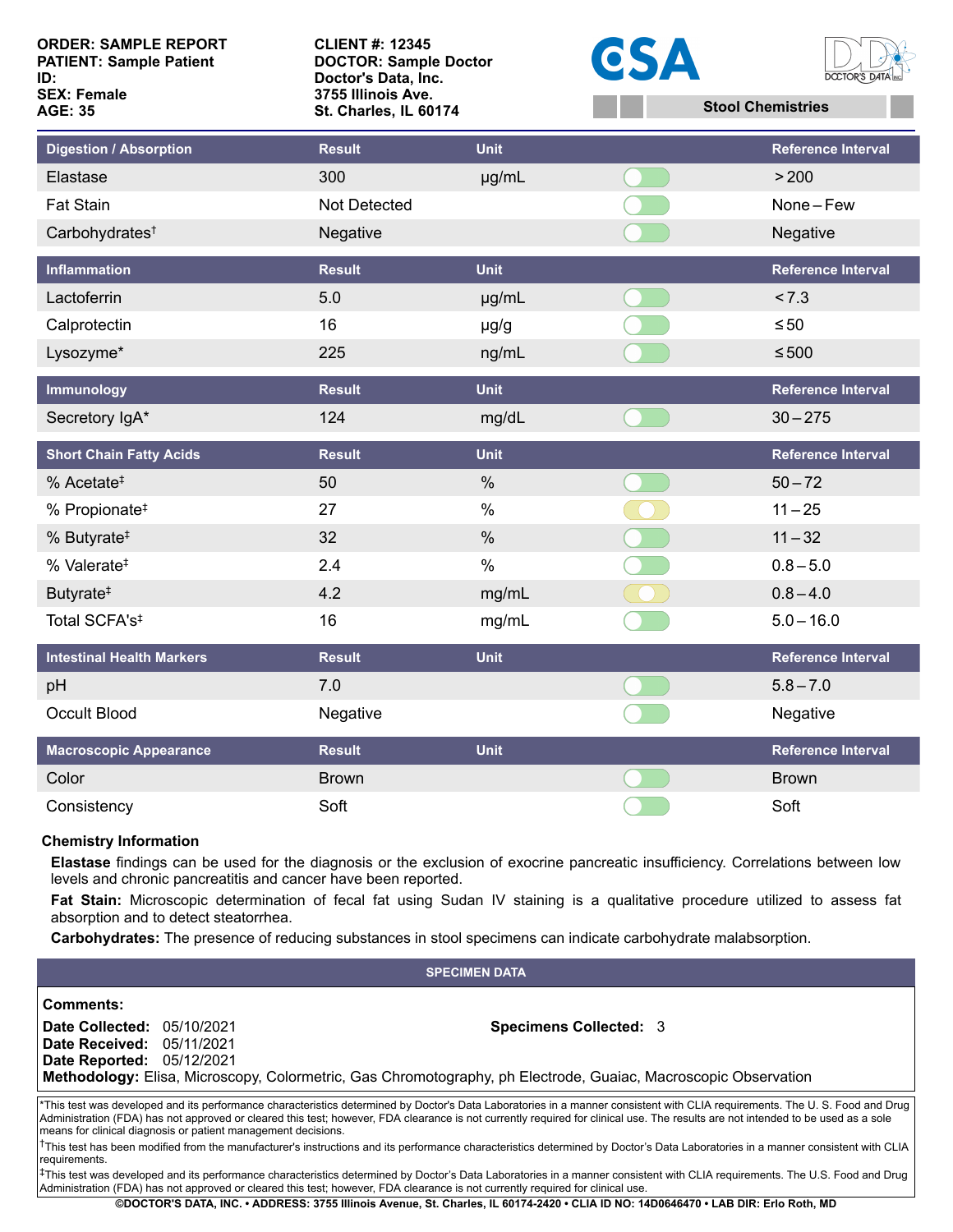**CLIENT #: 12345 DOCTOR: Sample Doctor Doctor's Data, Inc. 3755 Illinois Ave. St. Charles, IL 60174 Stool Chemistries**





**Lactoferrin** and **Calprotectin** are reliable markers for differentiating organic inflammation (IBD) from function symptoms (IBS) and for management of IBD. Monitoring levels of fecal lactoferrin and calprotectin can play an essential role in determining the effectiveness of therapy, are good predictors of IBD remission, and can indicate a low risk of relapse.

**Lysozyme** is an enzyme secreted at the site of inflammation in the GI tract and elevated levels have been identified in IBD patients.

**Secretory IgA** (sIgA) is secreted by mucosal tissue and represents the first line of defense of the GI mucosa and is central to the normal function of the GI tract as an immune barrier. Elevated levels of sIgA have been associated with an upregulated immune response.

**Short chain fatty acids (SCFAs):** SCFAs are the end product of the bacterial fermentation process of dietary fiber by beneficial flora in the gut and play an important role in the health of the GI as well as protecting against intestinal dysbiosis. Lactobacilli and bifidobacteria produce large amounts of short chain fatty acids, which decrease the pH of the intestines and therefore make the environment unsuitable for pathogens, including bacteria and yeast. Studies have shown that SCFAs have numerous implications in maintaining gut physiology. SCFAs decrease inflammation, stimulate healing, and contribute to normal cell metabolism and differentiation. Levels of **Butyrate** and **Total SCFA** in mg/mL are important for assessing overall SCFA production, and are reflective of beneficial flora levels and/or adequate fiber intake.

**Color:** Stool is normally brown because of pigments formed by bacteria acting on bile introduced into the digestive system from the liver. While certain conditions can cause changes in stool color, many changes are harmless and are caused by pigments in foods or dietary supplements.

**Consistency:** Stool normally contains about 75% water and ideally should be formed and soft. Stool consistency can vary based upon transit time and water absorption.

|                                                                               | <b>SPECIMEN DATA</b>          |  |
|-------------------------------------------------------------------------------|-------------------------------|--|
| Comments:<br><b>Date Collected: 05/10/2021</b>                                | <b>Specimens Collected: 3</b> |  |
| <b>Date Received: 05/11/2021</b><br>Date Reported: 05/12/2021<br>Methodology: |                               |  |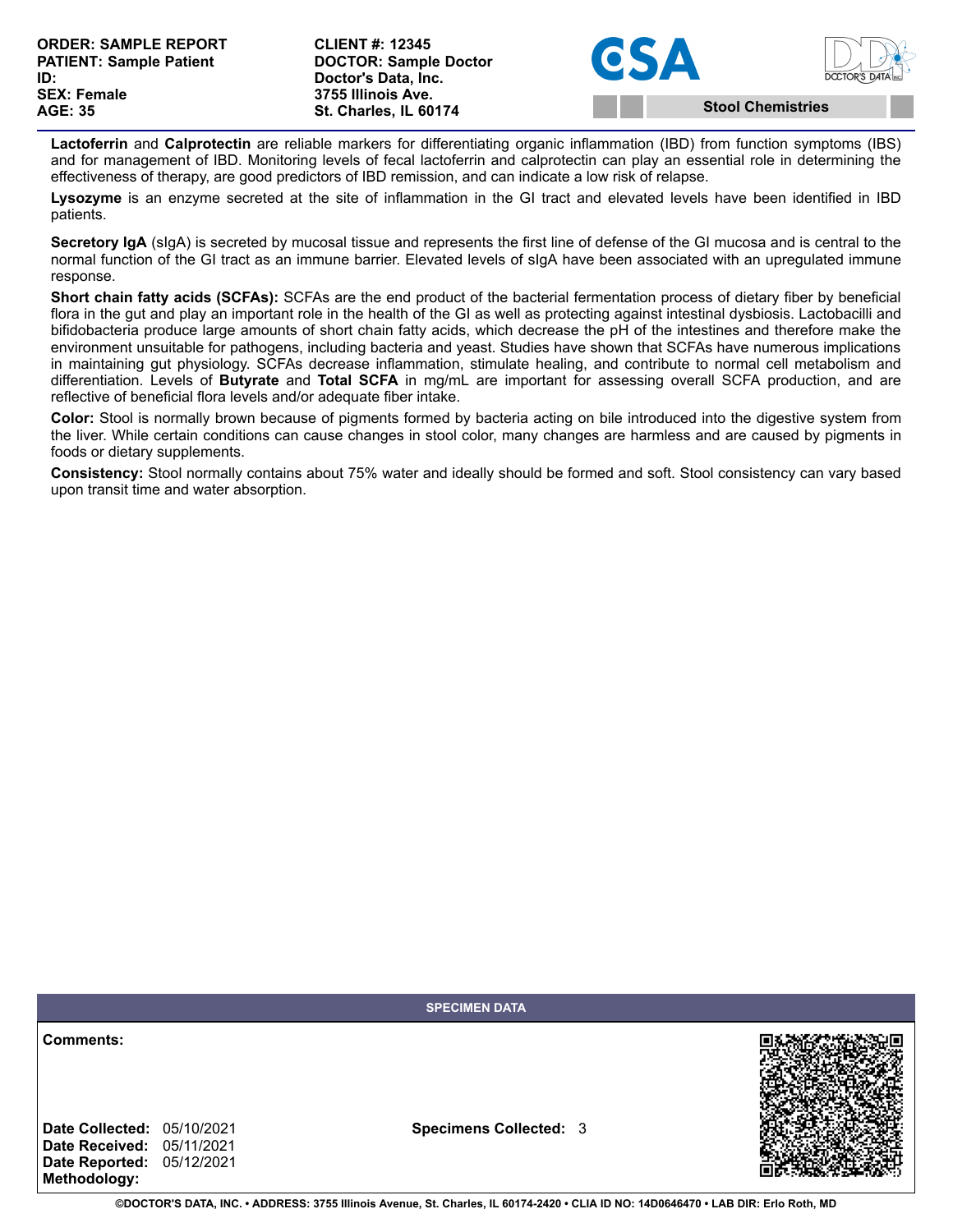**ORDER: SAMPLE REPORT PATIENT: Sample Patient ID: SEX: Female AGE: 35**

**CLIENT #: 12345 DOCTOR: Sample Doctor Doctor's Data, Inc. 3755 Illinois Ave. St. Charles, IL 60174 Bacterial Susceptibilities** 





# *Enterobacter cloacae complex*



**Natural antibacterial** agents may be useful for treatment of patients when organisms display in-vitro sensitivity to these agents. The test is performed by using standardized techniques and filter paper disks impregnated with the listed agent. Relative sensitivity is reported for each natural agent based upon the diameter of the zone of inhibition surrounding the disk. Data based on over 5000 individual observations were used to relate the zone size to the activity level of the agent. A scale of relative sensitivity is defined for the natural agents tested.

| <b>PRESCRIPTIVE AGENTS</b>      |                  |                     |                    |                                                                                         |
|---------------------------------|------------------|---------------------|--------------------|-----------------------------------------------------------------------------------------|
|                                 | <b>RESISTANT</b> | <b>INTERMEDIATE</b> | <b>SUSCEPTIBLE</b> | <b>Susceptible</b> results imply<br>that an<br>infection due to the bacteria may be     |
| Amoxicillin-Clavulanic Acid     |                  |                     |                    | treated when<br>appropriately<br>the                                                    |
| Ampicillin                      |                  |                     |                    | recommended dosage of the tested<br>antimicrobial<br>used.<br>agent is                  |
| Cefazolin                       |                  |                     |                    | Intermediate results<br>that<br>imply<br>response rates may be lower than for           |
| Ceftazidime                     |                  |                     |                    | susceptible bacteria when the tested<br>antimicrobial agent is used. Resistant          |
| Ciprofloxacin                   |                  |                     |                    | results imply that the bacteria will not be<br>inhibited by normal dosage levels of the |
| Sulfamethoxazole / Trimethoprim |                  |                     |                    | tested antimicrobial agent.                                                             |

|                                                                                                                                                                                                                                                                                                                                                                                                                                  | <b>SPECIMEN DATA</b>          |  |  |
|----------------------------------------------------------------------------------------------------------------------------------------------------------------------------------------------------------------------------------------------------------------------------------------------------------------------------------------------------------------------------------------------------------------------------------|-------------------------------|--|--|
| Comments:<br><b>Date Collected: 05/10/2021</b><br><b>Date Received: 05/11/2021</b><br>Date Reported: 05/12/2021<br>Methodology: Disk Diffusion                                                                                                                                                                                                                                                                                   | <b>Specimens Collected: 3</b> |  |  |
| *This test was developed and its performance characteristics determined by Doctor's Data Laboratories in a manner consistent with CLIA requirements. The U.S. Food and Drug<br>Administration (FDA) has not approved or cleared this test; however, FDA clearance is not currently required for clinical use. The results are not intended to be used as a sole<br>means for clinical diagnosis or patient management decisions. |                               |  |  |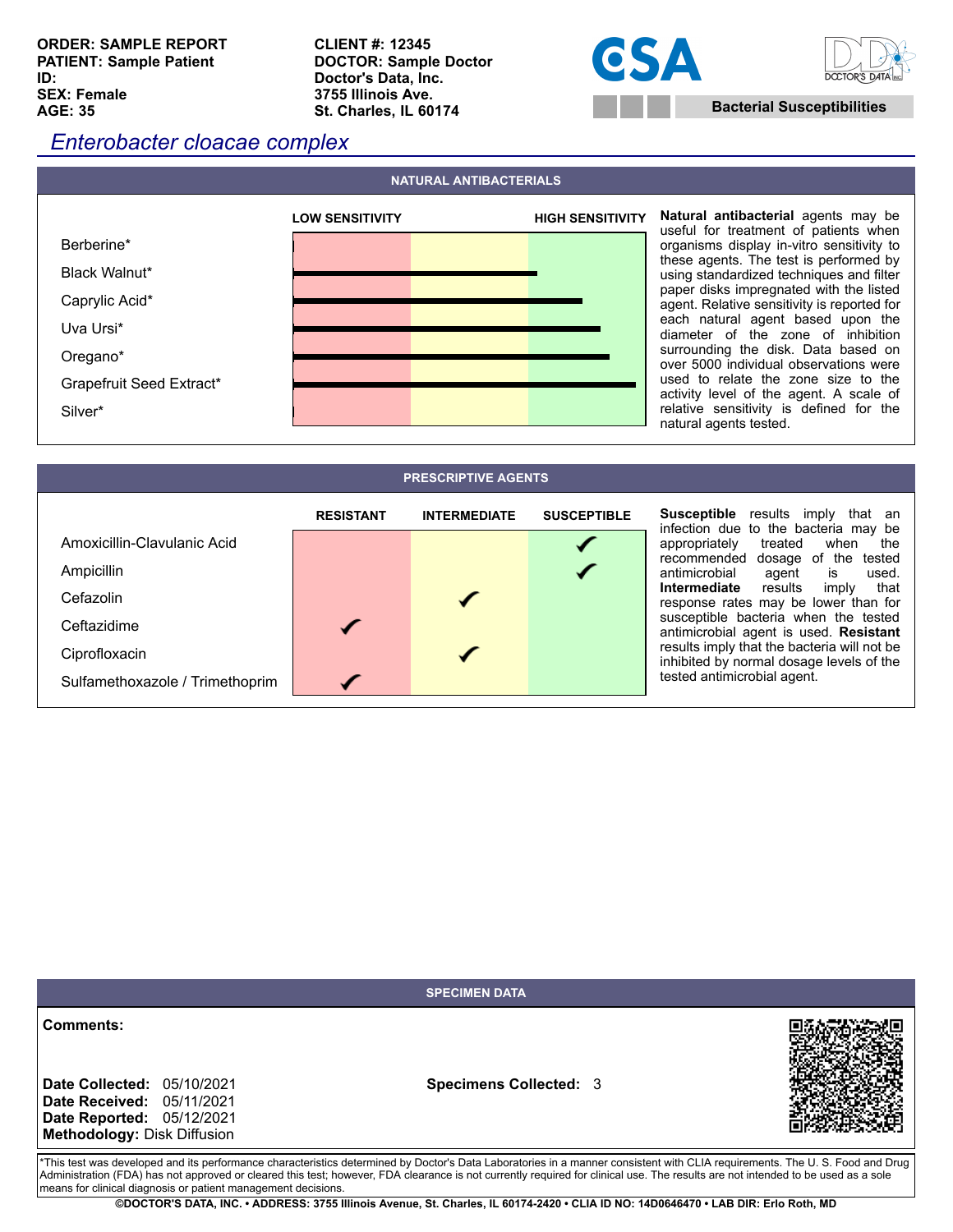**ORDER: SAMPLE REPORT PATIENT: Sample Patient ID: SEX: Female AGE: 35**

**CLIENT #: 12345 DOCTOR: Sample Doctor Doctor's Data, Inc. 3755 Illinois Ave. St. Charles, IL 60174 Yeast Susceptibilities**





# *Candida parapsilosis*



useful for treatment of patients when organisms display in-vitro susceptibility to these agents. The test is performed by using standardized techniques and filter paper disks impregnated with the listed agent. Relative activity is reported for each natural agent based upon the diameter of the zone of inhibition or no growth zone surrounding the disk. Data based on over 5000 individual observations were used to relate the zone size to the activity level of the agent. A scale of relative activity is defined for the natural agents tested.

**NON-ABSORBED ANTIFUNGALS**

**NATURAL ANTIFUNGALS**



useful for treatment of patients when organisms display in-vitro susceptibility to these agents. The test is performed using standardized commercially prepared disks impregnated with Nystatin. Relative activity is reported based upon the diameter of the zone of inhibition or no growth zone surrounding the disk.

# **AZOLE ANTIFUNGALS**



**Susceptible** results imply that an infection due to the fungus may be appropriately treated when the recommended dosage of the tested antifungal agent is used. **Susceptible - Dose Dependent (S-DD)** results imply that an infection due to the fungus may<br>be treated when the highest treated when the highest recommended dosage of the tested antifungal agent is used. **Resistant** results imply that the fungus will not be inhibited by normal dosage levels of the tested antifungal agent.

**Standardized test interpretive categories established for** *Candida* **spp. are used for all yeast isolates.**

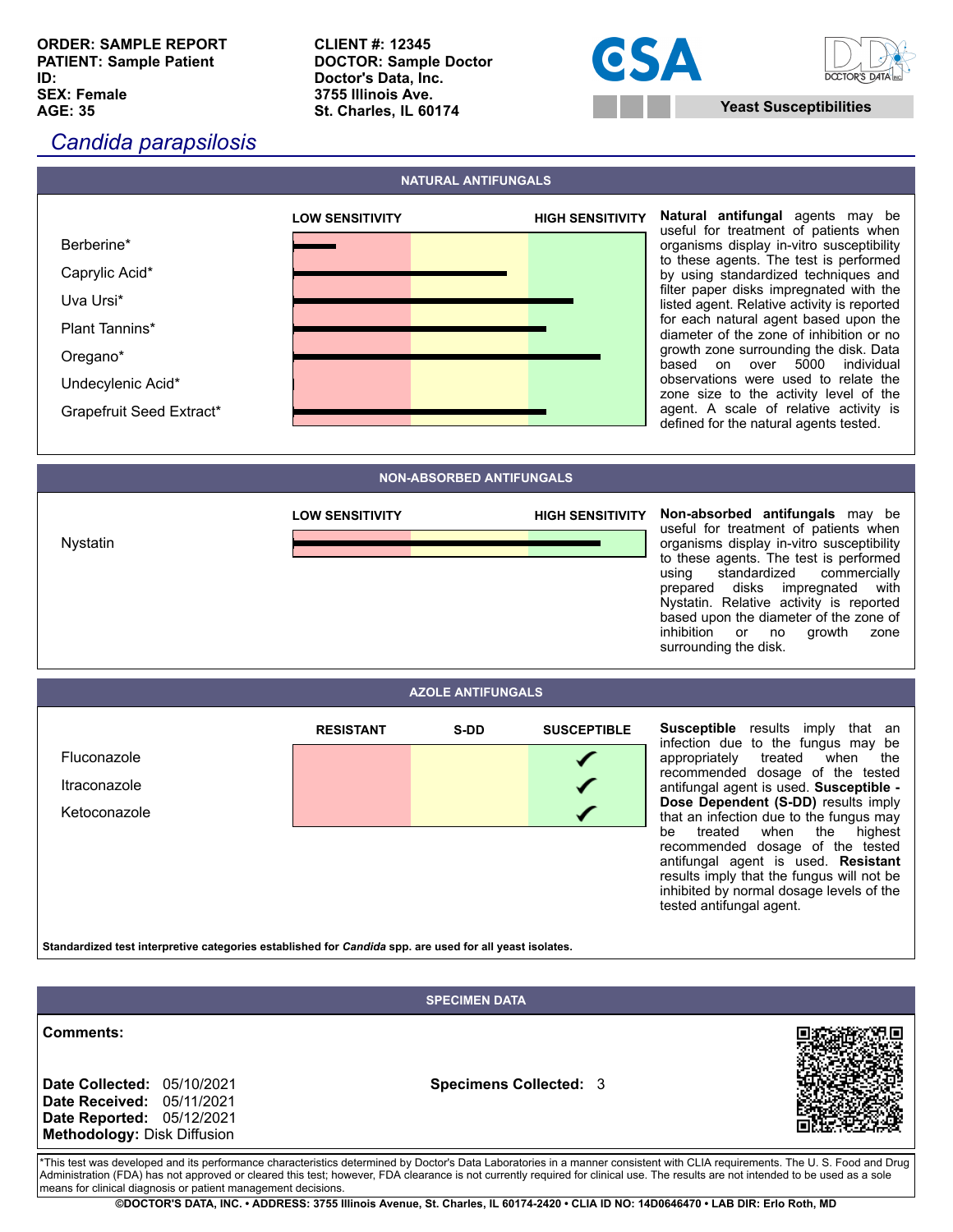**CLIENT #: 12345 DOCTOR: Sample Doctor Doctor's Data, Inc. 3755 Illinois Ave. St. Charles, IL 60174 Yeast Susceptibilities**





# *Saccharomyces cerevisiae/boulardii*



**Natural antifungal** agents may be useful for treatment of patients when organisms display in-vitro susceptibility to these agents. The test is performed by using standardized techniques and filter paper disks impregnated with the listed agent. Relative activity is reported for each natural agent based upon the diameter of the zone of inhibition or no growth zone surrounding the disk. Data based on over 5000 individual observations were used to relate the zone size to the activity level of the agent. A scale of relative activity is defined for the natural agents tested.

# **NON-ABSORBED ANTIFUNGALS**



**Non-absorbed antifungals** may be useful for treatment of patients when organisms display in-vitro susceptibility to these agents. The test is performed using standardized commercially prepared disks impregnated with Nystatin. Relative activity is reported based upon the diameter of the zone of<br>inhibition or no growth zone inhibition or no growth zone surrounding the disk.

|                                                                                                                                                                                                                                                                                                                                                                                                                                  | <b>SPECIMEN DATA</b>          |  |  |
|----------------------------------------------------------------------------------------------------------------------------------------------------------------------------------------------------------------------------------------------------------------------------------------------------------------------------------------------------------------------------------------------------------------------------------|-------------------------------|--|--|
| Comments:<br><b>Date Collected: 05/10/2021</b><br><b>Date Received: 05/11/2021</b><br><b>Date Reported: 05/12/2021</b><br>Methodology: Disk Diffusion                                                                                                                                                                                                                                                                            | <b>Specimens Collected: 3</b> |  |  |
| *This test was developed and its performance characteristics determined by Doctor's Data Laboratories in a manner consistent with CLIA requirements. The U.S. Food and Drug<br>Administration (FDA) has not approved or cleared this test; however, FDA clearance is not currently required for clinical use. The results are not intended to be used as a sole<br>means for clinical diagnosis or patient management decisions. |                               |  |  |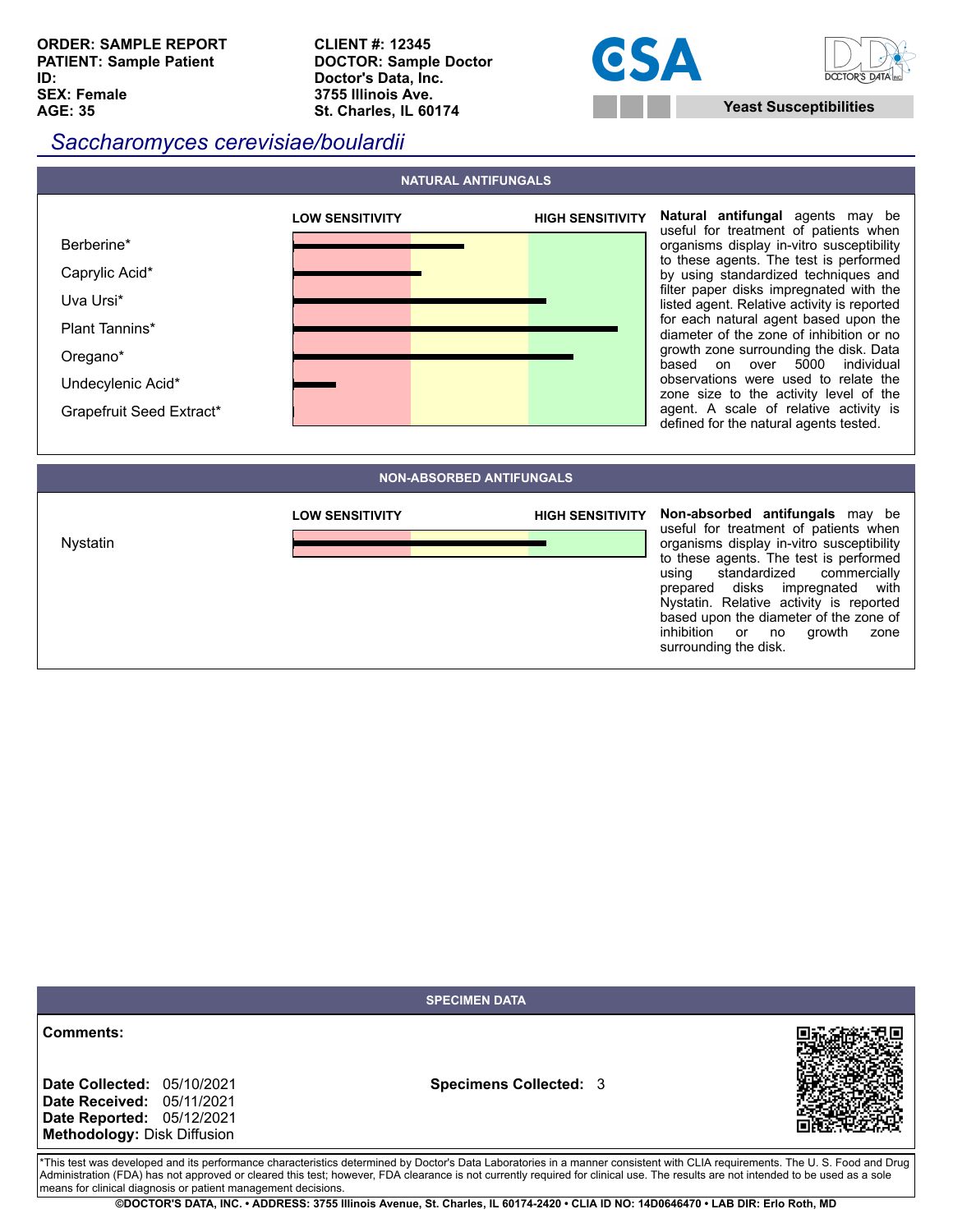# **Introduction**

This analysis of the stool specimen provides fundamental information about the overall gastrointestinal health of the patient. When abnormal microflora or significant aberrations in intestinal health markers are detected, specific commentaries are presented. If no significant abnormalities are found, commentaries are not presented.

# **Microbiology**

# **Beneficial Flora**

One or more of the expected or beneficial bacteria are low in this specimen. Normally abundant bacteria include Lactobacillus spp, Bifidobacteria spp, Clostridium spp, Bacteroides fragilis group, Enterococcus spp, and Escherichia coli. The beneficial flora have many health-protecting effects in the gut, and as a consequence, are crucial to the health of the whole organism. Some of the roles of the beneficial flora include digestion of proteins and carbohydrates, manufacture of vitamins and essential fatty acids, increase in the number of immune system cells, break down of bacterial toxins and the conversion of flavonoids into anti-tumor and antiinflammatory factors. Lactobacilli, bifidobacteria, clostridia, and enterococci secrete lactic acid as well as other acids including acetate, propionate, butyrate, and valerate. This secretion causes a subsequent decrease in intestinal pH, which is crucial in preventing an enteric proliferation of microbial pathogens, including bacteria and yeast. Many GI pathogens thrive in alkaline environments. Lactobacilli also secrete the antifungal and antimicrobial agents lactocidin, lactobacillin, acidolin, and hydrogen peroxide. The beneficial flora of the GI tract have thus been found useful in the inhibition of microbial pathogens, prevention and treatment of antibiotic associated diarrhea, prevention of traveler's diarrhea, enhancement of immune function, and inhibition of the proliferation of yeast.

In a healthy balanced state of intestinal flora, the beneficial bacteria make up a significant proportion of the total microflora. Healthy levels of each of the beneficial bacteria are indicated by either a 2+, 3+ or 4+ (0 to 4 scale). However, in some individuals there is an imbalance or deficiency of beneficial flora and an overgrowth of non-beneficial (imbalance) or even pathogenic microorganisms (dysbiosis). This can be due to a number of factors including: consumption of contaminated water or food; daily exposure of chemicals that are toxic to beneficial bacteria; the use of antibiotics, oral contraceptives or other medications; poor fiber intake and high stress levels.

A number of toxic substances can be produced by the dysbiotic bacteria including amines, ammonia, hydrogen sulfide, phenols, and secondary bile acids which may cause inflammation or damage to the brush border of the intestinal lining. If left unchecked, long-term damage to the intestinal lining may result in leaky gut syndrome, fatigue, chronic headaches, and sensitivities to a variety of foods. In addition, pathogenic bacteria can cause acute symptoms such as abdominal pain, nausea, diarrhea, vomiting and fever in cases of food poisoning.

Antibacterial and antifungal susceptibility testing to a variety of prescriptive and natural agents may be provided for the pathogenic organisms that are cultured from this patient's specimen. This testing is intended to provide the practitioner with useful information to help plan an appropriate treatment regimen. A comprehensive program may be helpful in individuals in whom a dysbiotic condition has caused extensive GI damage.

Note: Not all genera or species can be tested for susceptibilities in the laboratory due to their specific growth requirements. In addition, the Centers for Disease Control and Prevention recommend not testing certain organisms such as those associated with food poisoning. If a practitioner has specific questions, please contact customer service.

# **Clostridium spp**

Clostridia are expected inhabitants of the human intestine. Although most clostridia in the intestine are not virulent, certain species have been associated with disease. Clostridium perfringens is a major cause of food poisoning and is also one cause of antibioticassociated diarrhea. Clostridioides difficile is a causative agent in antibiotic-associated diarrhea and pseudomembranous colitis. Other species reported to be prevalent in high amounts in patients with Autistic Spectrum Disorder include Clostridium histolyticum group, Clostridium cluster I, Clostridium bolteae, and Clostridium tetani.

#### **Imbalanced Flora**

Imbalanced flora are those bacteria that reside in the host gastrointestinal tract and neither injure nor benefit the host. Certain dysbiotic bacteria may appear under the imbalanced category if found at low levels because they are not likely pathogenic at the levels detected. Imbalanced bacteria are commonly more abundant in association with insufficiency dysbiosis, and/or a fecal pH more towards the alkaline end of the reference range (5.8 - 7.0). Treatment with antimicrobial agents is unnecessary unless bacteria appear under the dysbiotic category.

# **Pathogenic/Dysbiotic Flora**

In a healthy balanced state of intestinal flora, the beneficial bacteria make up a significant proportion of the total microflora. However, in many individuals there is an imbalance or deficiency of beneficial flora (insufficiency dysbiosis) and an overgrowth of non-beneficial (imbalance) or even pathogenic microorganisms. This can be due to a number of factors including: consumption of contaminated water or food; daily exposure of chemicals that are toxic to beneficial bacteria; the use of antibiotics, oral contraceptives or other medications; poor fiber intake and high stress levels.

A number of toxic substances can be produced by the dysbiotic bacteria including amines, ammonia, hydrogen sulfide, phenols, and secondary bile acids which may cause inflammation or damage to the brush border of the intestinal lining. If left unchecked, long-term damage to the intestinal lining may result in leaky gut syndrome, allergies, autoimmune disease (e.g. rheumatoid arthritis), irritable bowel syndrome, fatigue, chronic headaches, and sensitivities to a variety of foods. In addition, pathogenic bacteria can cause acute symptoms such as abdominal pain, nausea, diarrhea, vomiting, and fever in cases of food poisoning.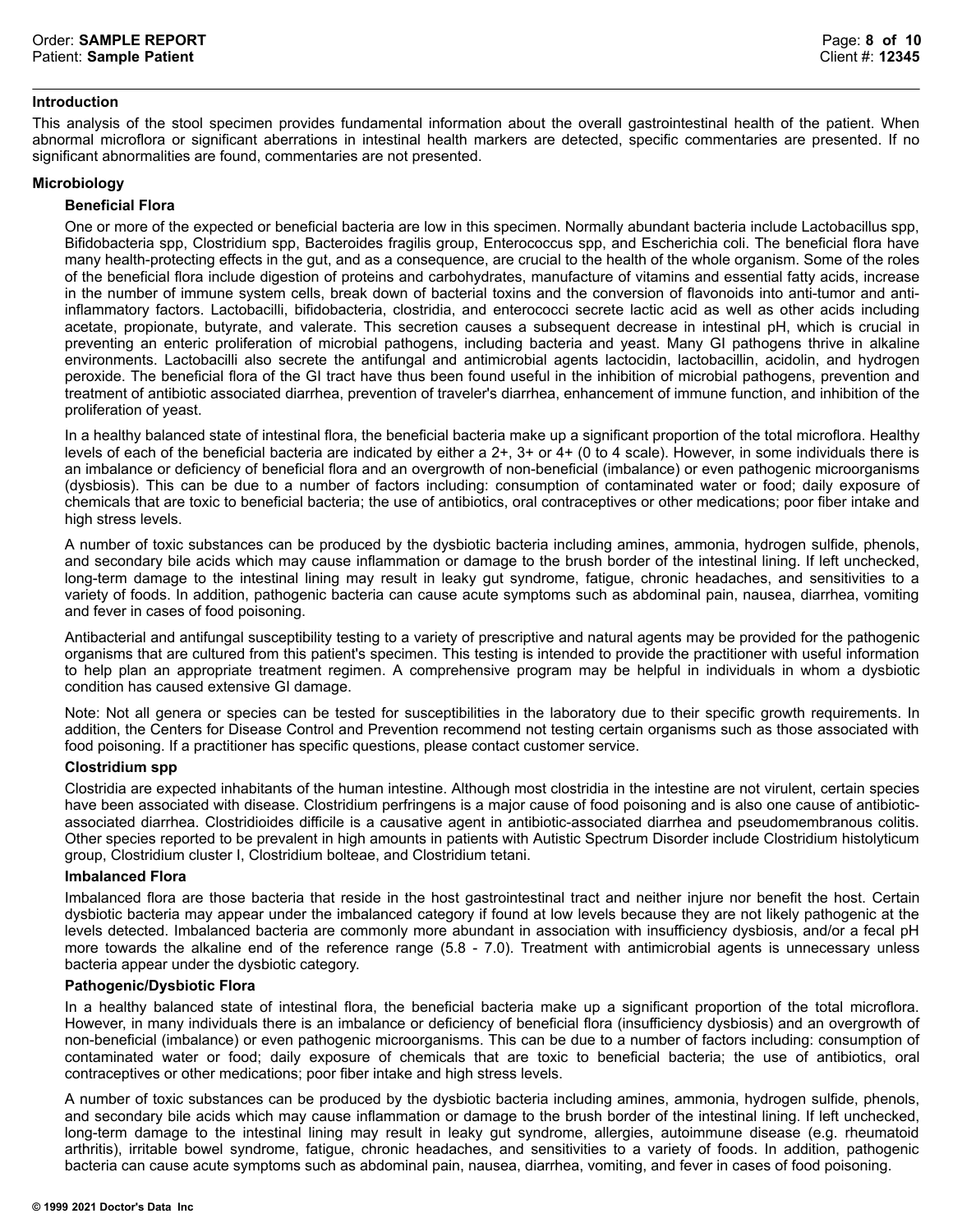# *Microbiology continued...*

Bacterial sensitivities to a variety of prescriptive and natural agents have been provided for the pathogenic bacteria that were cultured from this patient's specimen. This provides the practitioner with useful information to help plan an appropriate treatment regimen. Supplementation with probiotics or consumption of foods (yogurt, kefir, miso, tempeh, tamari sauce) containing strains of lactobacilli, bifidobacteria, and enterococci may help restore healthy flora levels. Soluble fiber and polyphenols derived from chocolate, green tea, blackcurrant, red wine and grape seed extracts have been found to increase the numbers of beneficial bacteria. Hypochlorhydria may also predispose an individual to bacterial overgrowth, particularly in the small intestine. Nutritional anti-inflammatories can aid in reversing irritation to the GI lining. These include quercetin, vitamin C, curcumin, gamma-linoleic acid, omega-3 fatty acids (EPA, DHA), and aloe vera. Other nutrients such as zinc, beta-carotene, pantothenic acid, and Lglutamine provide support for regeneration of the GI mucosa. A comprehensive program may be helpful in individuals in whom a dysbiotic condition has caused extensive GI damage.

## *Enterobacter cloacae complex*

*Enterobacter cloacae* complex is part of the *Enterobacteriaceae* family. *E cloacae* complex is a group of six closely related species with similar resistance patterns: *E. cloacae, E. asburiae, E. hormaechei, E. kobei, E. ludwigii,* and *E. nimipressuralis*. This gramnegative bacterium is considered dysbiotic at levels of 3+ or greater. *E. cloacae* complex is considered an opportunistic pathogen associated with diarrhea in children. A Shiga-like toxin-producing *E. cloacae* was isolated from the feces of an infant with hemolytic-uremic syndrome. However, *E. cloacae* complex is most often involved in extraintestinal infections including the urinary tract, respiratory tract, and cutaneous wounds.

Widely distributed in the environment, *Enterobacter* spp. is commonly isolated from both human and animal feces. Environmental strains of *Enterobacter* spp. are capable of growth in foods at refrigeration temperature.

*E. cloacae* complex is known to possess inducible ß-lactamases. Isolates may become resistant to all cephalosporins after initiation of therapy. Avoid ß-lactam-inhibitor drugs such as amoxicillin/ clavulanate, ampicillin/sulbactam, and piperacillin/tazobactam.

Antibiotics may be indicated in systemic infections if symptoms are prolonged. Refer to the antimicrobial susceptibilities for treatment.

## **Cultured Yeast**

Small amounts of yeast  $(+1)$  may be present in a healthy GI tract. However higher levels of yeast  $(> +1)$  are considered to be dysbiotic. A positive yeast culture and sensitivity to prescriptive and natural agents may help guide decisions regarding potential therapeutic intervention for yeast overgrowth. When investigating the presence of yeast, disparity may exist between culturing and microscopic examination. Yeast grows in colonies and is typically not uniformly dispersed throughout the stool. Further, some yeast may not survive transit through the intestines rendering it unviable for culturing. This may lead to undetectable or low levels of yeast identified by culture, despite a significant amount of yeast visualized microscopically. Therefore, both microscopic examination and culture are helpful in determining if abnormally high levels of yeast are present.

# **Stool Chemistries**

# **Short Chain Fatty Acids (SCFAs)**

The total concentration and/or percentage distribution of the primary short chain fatty acids (SCFAs) are abnormal in this specimen. Beneficial bacteria that ferment non-digestible soluble fiber produce SCFAs that are pivotal in the regulation of intestinal health and function. Restoration of microbial abundance and diversity, and adequate daily consumption of soluble fiber and polyphenols can improve SCFA status.

The primary SCFAs butyrate, propionate and acetate are produced by predominant commensal bacteria via fermentation of soluble dietary fiber and intestinal mucus glycans. Key producers of SCFAs include *Faecalibacterium prausnitzii*, *Akkermansia muciniphila*, *Bacteroides fragilis*, *Bifidobacterium*, *Clostridium* and *Lactobacillus* spp. The SCFAs provide energy for intestinal cells, and regulate the actions of specialized mucosal cells that produce anti-inflammatory and antimicrobial factors, mucins that constitute the mucus barriers, and gut active peptides that facilitate appetite regulation and euglycemia. The SCFAs also contribute to a more acidic and anaerobic microenvironment that disfavors dysbiotic bacteria and yeast. Abnormal SCFAs may be associated with dysbiosis (including insufficiency dysbiosis), compromised intestinal barrier function (intestinal permeability) and inappropriate immune and inflammatory conditions.

"Seeding" with supplemental probiotics may contribute to improved production and status of SCFAs, but it is imperative to "feed" the beneficial microbes. Sources of soluble fiber that are available to the microbes include chick peas, beans, lentils, oat and rice bran, fructo- and galacto- oligosaccharides, and inulin.